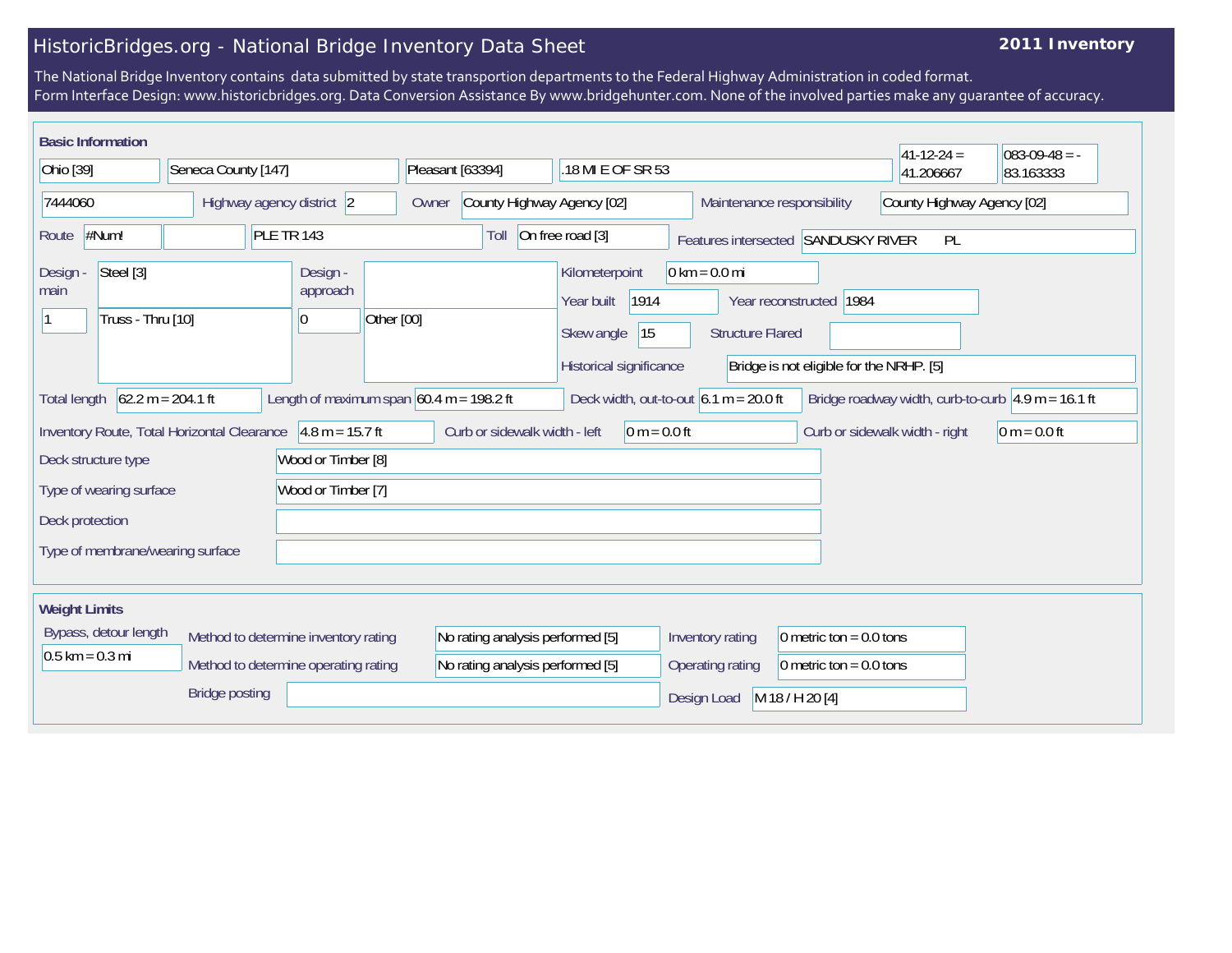| <b>Functional Details</b>                                                                                              |                                                                                         |  |  |  |  |  |  |  |  |  |
|------------------------------------------------------------------------------------------------------------------------|-----------------------------------------------------------------------------------------|--|--|--|--|--|--|--|--|--|
| 318<br>Average daily truck traffi 4<br>Average Daily Traffic                                                           | Year 2005<br>Future average daily traffic<br>400<br>2027<br>%<br>Year                   |  |  |  |  |  |  |  |  |  |
| Road classification<br>Local (Rural) [09]                                                                              | Approach roadway width<br>$6.7 m = 22.0 ft$<br>Lanes on structure  1                    |  |  |  |  |  |  |  |  |  |
| Direction of traffic One lane bridge for 2 - way traffic [3]<br>Type of service on bridge Highway [1]<br>Bridge median |                                                                                         |  |  |  |  |  |  |  |  |  |
| Parallel structure designation                                                                                         | No parallel structure exists. [N]                                                       |  |  |  |  |  |  |  |  |  |
| Waterway [5]<br>Type of service under bridge                                                                           | Navigation control<br> 0 <br>Not applicable, no waterway. [N]<br>Lanes under structure  |  |  |  |  |  |  |  |  |  |
| $0 = N/A$<br>Navigation vertical clearanc                                                                              | Navigation horizontal clearance $ 0 = N/A $                                             |  |  |  |  |  |  |  |  |  |
| Minimum navigation vertical clearance, vertical lift bridge                                                            | Minimum vertical clearance over bridge roadway<br>$3.07 m = 10.1 ft$                    |  |  |  |  |  |  |  |  |  |
| Minimum lateral underclearance reference feature Feature not a highway or railroad [N]                                 |                                                                                         |  |  |  |  |  |  |  |  |  |
| Minimum lateral underclearance on right $0 = N/A$                                                                      | Minimum lateral underclearance on left $0 = N/A$                                        |  |  |  |  |  |  |  |  |  |
| Minimum Vertical Underclearance $ 0 = N/A$                                                                             | Minimum vertical underclearance reference feature Feature not a highway or railroad [N] |  |  |  |  |  |  |  |  |  |
| Appraisal ratings - underclearances N/A [N]                                                                            |                                                                                         |  |  |  |  |  |  |  |  |  |
|                                                                                                                        |                                                                                         |  |  |  |  |  |  |  |  |  |
| <b>Repair and Replacement Plans</b>                                                                                    |                                                                                         |  |  |  |  |  |  |  |  |  |
| Type of work to be performed                                                                                           | Work done by                                                                            |  |  |  |  |  |  |  |  |  |
|                                                                                                                        | Bridge improvement cost<br>Roadway improvement cost                                     |  |  |  |  |  |  |  |  |  |
|                                                                                                                        | Length of structure improvement<br>Total project cost                                   |  |  |  |  |  |  |  |  |  |
|                                                                                                                        | Year of improvement cost estimate                                                       |  |  |  |  |  |  |  |  |  |
|                                                                                                                        | Border bridge - state<br>Border bridge - percent responsibility of other state          |  |  |  |  |  |  |  |  |  |
|                                                                                                                        | Border bridge - structure number                                                        |  |  |  |  |  |  |  |  |  |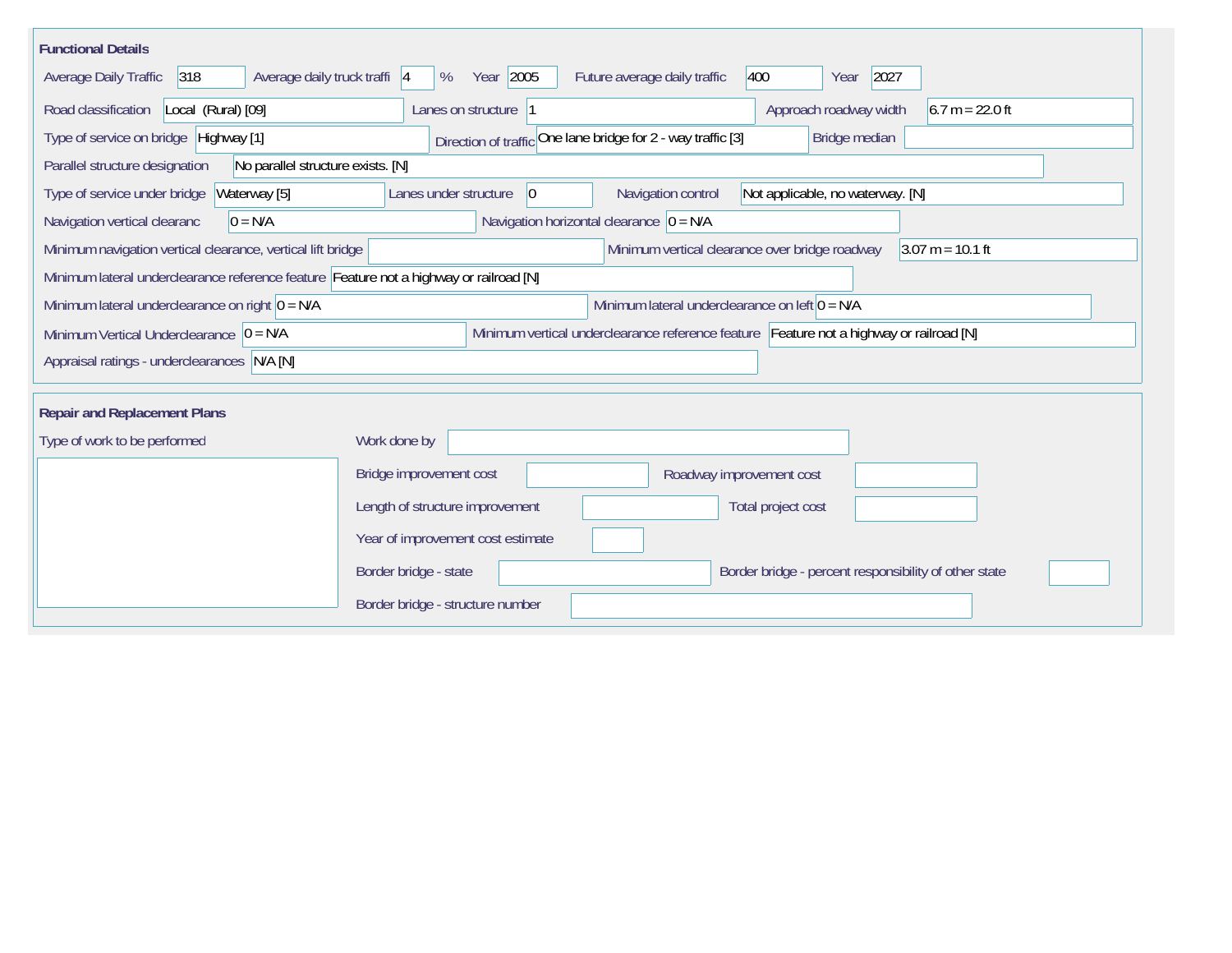| <b>Inspection and Sufficiency</b>                                   |                                                                                    |                                          |                                                                                            |                                                                                                                    |  |  |  |  |
|---------------------------------------------------------------------|------------------------------------------------------------------------------------|------------------------------------------|--------------------------------------------------------------------------------------------|--------------------------------------------------------------------------------------------------------------------|--|--|--|--|
| Structure status                                                    | Bridge closed to all traffic [K]                                                   | Appraisal ratings -<br>structural        |                                                                                            |                                                                                                                    |  |  |  |  |
| Condition ratings - superstructur                                   | Poor $[4]$                                                                         | Appraisal ratings -<br>roadway alignment |                                                                                            | Equal to present minimum criteria [6]                                                                              |  |  |  |  |
| Condition ratings - substructure                                    | Imminent Failure [1]                                                               | Appraisal ratings -                      |                                                                                            |                                                                                                                    |  |  |  |  |
| Condition ratings - deck                                            | Good [7]                                                                           | deck geometry                            |                                                                                            |                                                                                                                    |  |  |  |  |
| Scour                                                               |                                                                                    |                                          | Bridge foundations determined to be stable for assessed or calculated scour condition. [5] |                                                                                                                    |  |  |  |  |
| Channel and channel protection                                      | minor stream bed movement evident. Debris is restricting the channel slightly. [6] |                                          |                                                                                            | Bank is beginning to slump. River control devices and embankment protection have widespread minor damage. There is |  |  |  |  |
| Appraisal ratings - water adequacy                                  | Equal to present desirable criteria [8]                                            |                                          | <b>Status evaluation</b>                                                                   | Structurally deficient [1]                                                                                         |  |  |  |  |
| Pier or abutment protection                                         |                                                                                    |                                          | Sufficiency rating                                                                         | 21.7                                                                                                               |  |  |  |  |
| Not applicable. Used if structure is not a culvert. [N]<br>Culverts |                                                                                    |                                          |                                                                                            |                                                                                                                    |  |  |  |  |
| Traffic safety features - railings                                  |                                                                                    |                                          |                                                                                            |                                                                                                                    |  |  |  |  |
| Traffic safety features - transitions                               |                                                                                    |                                          |                                                                                            |                                                                                                                    |  |  |  |  |
| Traffic safety features - approach guardrail                        |                                                                                    |                                          |                                                                                            |                                                                                                                    |  |  |  |  |
| Traffic safety features - approach guardrail ends                   |                                                                                    |                                          |                                                                                            |                                                                                                                    |  |  |  |  |
| August 2010 [0810]<br>Inspection date                               | Designated inspection frequency                                                    | 12                                       | <b>Months</b>                                                                              |                                                                                                                    |  |  |  |  |
| Underwater inspection                                               | Not needed [N]                                                                     | Underwater inspection date               |                                                                                            |                                                                                                                    |  |  |  |  |
| Fracture critical inspection                                        | Every two years [Y24]                                                              | Fracture critical inspection date        | June 2007 [0607]                                                                           |                                                                                                                    |  |  |  |  |
| Other special inspection                                            | Not needed [N]                                                                     | Other special inspection date            |                                                                                            |                                                                                                                    |  |  |  |  |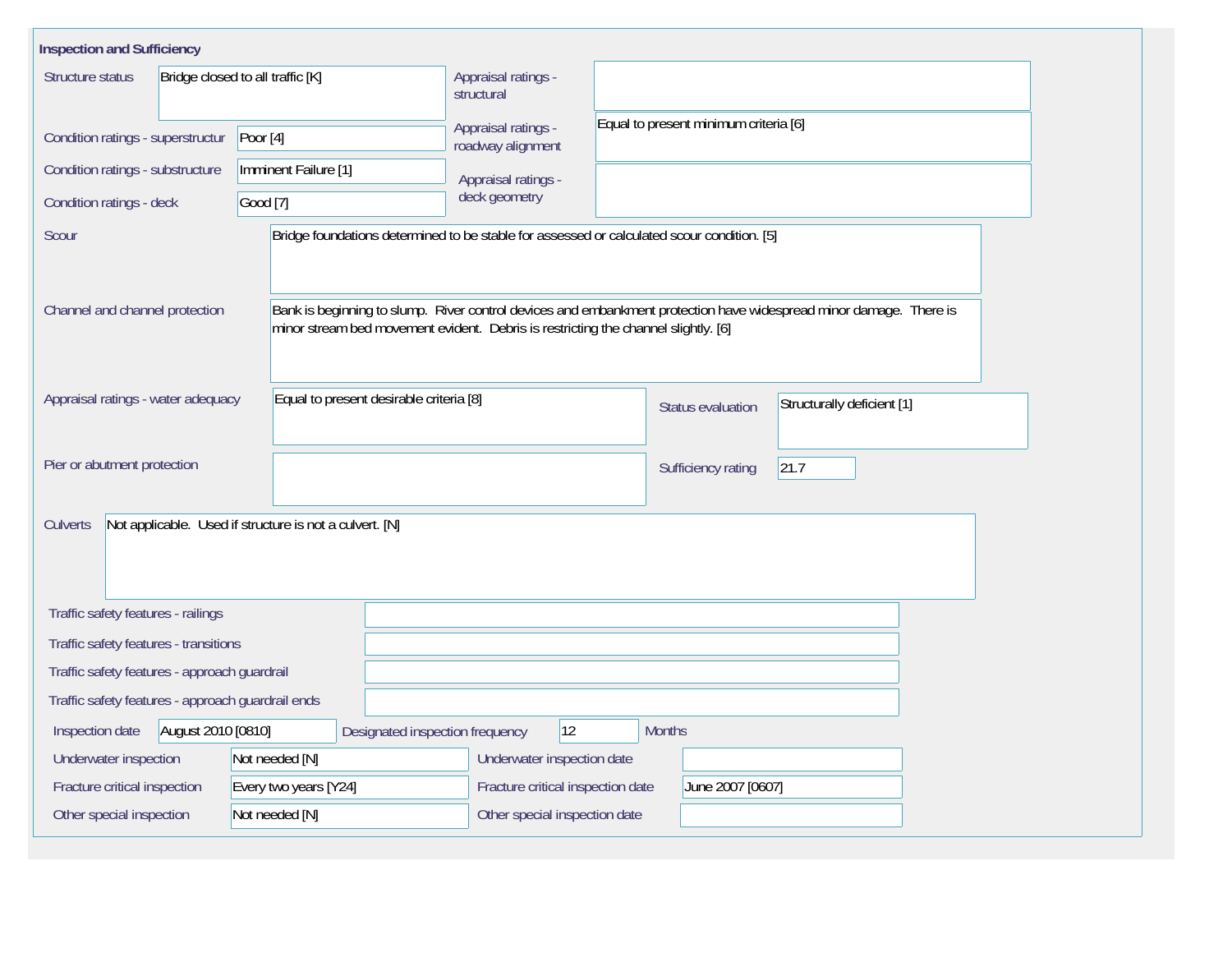| Unit of Measure: English<br>Structure File Number 7444060<br>Sufficiency Rating: N/A ??                |                                                             | <b>Bridge Inventory Information</b><br>Inventory Bridge Number: SEN T0143 0018<br>ON SANDUSKY RIVER "CLOSED" |                                                                         |                                   | Report Date 01/08/2014 BM-191 Page: 1 of 2<br><b>BR. Type STEEL / TRUSS / THRU</b><br>Date of Last Inventory Update: 09/26/2012 |
|--------------------------------------------------------------------------------------------------------|-------------------------------------------------------------|--------------------------------------------------------------------------------------------------------------|-------------------------------------------------------------------------|-----------------------------------|---------------------------------------------------------------------------------------------------------------------------------|
| District: 02<br>(2)FIPS Code: PLEASANT TWP<br>(9) Direction of Traffic: HIGHWAY TRAFFIC NOT<br>CARRIED | County SENECA<br>$(10)$ Temporary: N                        | (11) Truck Network: N                                                                                        | (101) Location: .18 MI E OF SR 53<br>(103) Route On Bridge: NON-HIGHWAY |                                   | (102) Facility Carried: PLE TR 143<br>(104) Route Under Bridge: NON-HIGHWAY<br>$(12)$ Parallel: N                               |
| (95) Insp: COUNTY (96) Maint: COUNTY (97) Routine: COUNTY                                              |                                                             |                                                                                                              | (100) Type Serv: (On): PEDESTRIAN AND/OR BI                             |                                   | (Under): WATERWAY                                                                                                               |
|                                                                                                        | <b>Inventory Route Data</b>                                 | (63) Main Spans Number: 1                                                                                    | Type: STEEL / TRUSS / THRU                                              |                                   |                                                                                                                                 |
| (3) Route On/Under: ON<br>Route No.: T0143<br>Dir:                                                     | Hwy Sys: NON-HIGHWAY RELATED<br>Des: OTHER<br>Pref:         | Approach Spans Number: 0<br>Total Spans: 1                                                                   | Type: NONE / NONE / NONE<br>(65) Max Span: 198 Ft                       |                                   | (66) Overall Leng: 204 Ft                                                                                                       |
| (4) Feature Intersected: SANDUSKY RIVER "CLOSED"                                                       |                                                             | (70) Substructure                                                                                            | (71) Foundation and Scour Information                                   |                                   |                                                                                                                                 |
| (5) County: PLE<br>Mileage: 0018                                                                       | Special Desig:                                              | Abut-Rear Matl: CONCRETE AND STONE Type: GRAVITY                                                             |                                                                         |                                   | Fnd: NONE/NOT APPLICABLE (SUCH AS CULVERTS)                                                                                     |
| (6) Avg. Daily Traffic(ADT): 0                                                                         | $(7)$ ADT Year: 0                                           | Abut-Fwd Matl: CONCRETE AND STONE Type: GRAVITY                                                              |                                                                         |                                   | Fnd: NONE/NOT APPLICABLE (SUCH AS CULVERTS)                                                                                     |
| $(8)$ Truck Traf: $0$<br>(14) NHS: NO - X (15) Corridor: N                                             |                                                             | Pier-Pred Matl: NONE                                                                                         | Type: NONE                                                              |                                   | Fnd: NONE/NOT APPLICABLE (SUCH AS CULVERTS)                                                                                     |
| (16) Functional Class: PARK OR PUBLIC RESERVATION                                                      |                                                             | (19) Strahnt: Not Applicable Pier-Other Matl: NONE                                                           | Type: NONE                                                              |                                   | Fnd: NONE/NOT APPLICABLE (SUCH AS CULVERTS)                                                                                     |
|                                                                                                        | <b>Intersected Route Data</b>                               | Pier-Other Matl: NONE                                                                                        | Type: NONE                                                              |                                   | Fnd: NONE/NOT APPLICABLE (SUCH AS CULVERTS)                                                                                     |
| (22) Route On/Under:                                                                                   | Hwy Sys:                                                    | No of Piers Predominate: NN                                                                                  | Other: NN                                                               |                                   | Other: NN                                                                                                                       |
| Route No.:<br>Dir:                                                                                     | Pref:<br>Des:                                               | (86) Stream Velocity: UUU                                                                                    | (74) Scour: STABLE: SCOUR WITHIN LIMITS OF FOOT/PILE                    |                                   |                                                                                                                                 |
| (23) Feature Intersected:                                                                              |                                                             | (189) Dive: N Freq: 0                                                                                        | Probe: Y Freq: 12                                                       |                                   | (75) Chan Prot: OTHER-GRASS, BUSHES & TREES                                                                                     |
| (24) County:<br>Mileage:                                                                               | Special Desig:                                              | (189) Date of last Dive Insp:                                                                                | (152) Drainage Area: UUU Sq Mi                                          |                                   |                                                                                                                                 |
| (25) Avg. Daily Traffic(ADT): 0                                                                        | (26) ADT Year:                                              |                                                                                                              |                                                                         | <b>Clearance Under the Bridge</b> |                                                                                                                                 |
| (27) Truck Traf: 0<br>(28) NHS: -                                                                      | (29) Corridor:                                              | (156) Min. Horiz Under Clear:                                                                                | <b>NC: 0.0 Ft</b>                                                       |                                   | Card: <b>0.0</b> Ft                                                                                                             |
| (30) Functional Class:                                                                                 |                                                             | (36) Strahnt: Not Applicable (157) Prac Max Vrt Under Clear:                                                 | $0.0$ Ft                                                                |                                   |                                                                                                                                 |
|                                                                                                        | <b>Clearance On the Bridge</b>                              | (77) Min Vert Under Clear:                                                                                   | <b>NC: 0.0 Ft</b>                                                       |                                   | Card: 0.0 Ft                                                                                                                    |
| (154) Min Hriz on Bridge:                                                                              | <b>NC: 0.0 Ft</b><br>Card: 15.9 Ft                          | (78) Min Lat Under Clear:                                                                                    | NC: 0.0 / 0.0 Ft                                                        |                                   | Card: 0.0 / 0.0 Ft                                                                                                              |
| (155) Prac Max Vert On Brg:                                                                            | <b>10.1 Ft</b>                                              | <b>Load Rating Information</b>                                                                               |                                                                         |                                   | (88-89) Appraisal                                                                                                               |
| (67) Min Vrt Clr On Brg:                                                                               | Card: 10.1 Ft<br>NC: 10.1 Ft                                | (48) Design Load: PEDESTRIAN                                                                                 |                                                                         | (Including calculated Items)      |                                                                                                                                 |
| (80) Min Latl Clr:                                                                                     | NC: 0.0 / 0.0 Ft<br>Card: 0.0 / 0.0 Ft                      | (83) Operating: 0 Ton                                                                                        |                                                                         |                                   |                                                                                                                                 |
| (81) Vrt Clr Lft:                                                                                      | $0.0$ Ft                                                    | Inventory: 0 Ton                                                                                             |                                                                         |                                   |                                                                                                                                 |
|                                                                                                        | <b>Structure Information</b>                                | Ohio Percent of Legal Load 0                                                                                 |                                                                         | (88) Waterway Adequacy 8          |                                                                                                                                 |
| (38) Bypass Length: 00 Miles                                                                           |                                                             | Year of Rating: 2008                                                                                         |                                                                         | (89) Approach Alignment 6         |                                                                                                                                 |
| (39) Latitude: 41 Deg 12.4 Min                                                                         | Longitude: 83 Deg 9.8 Min                                   | (84) Analysis: N/A (RR BRIDGES, PEDESTRIAN, BUILDINGS)                                                       |                                                                         | Calc Gen Appraisal: 0             |                                                                                                                                 |
| (40) Toll: NONE/NOT APPLICABLE                                                                         |                                                             | (85) Rate Soft: NO SOFTWARE USED Analyzed by:                                                                |                                                                         | Calc Deck Geometry: *             |                                                                                                                                 |
| (41) Date Built: 07/01/1914<br>(43) No. Lanes On: 0                                                    | (42) Major Rehabilitation: 01/01/1984<br>No. Lanes Under: 0 | Analysis on Bars: NOT ON BARS [DEFAULT]                                                                      |                                                                         | Calc Underclearance: N            |                                                                                                                                 |
| (44) Horiz Curve: Deg. Min.                                                                            | (45) Skew: 15 Deg                                           |                                                                                                              |                                                                         | <b>Approach Information</b>       |                                                                                                                                 |
| (49) App. Rdw Width: 22 Ft                                                                             | (50) Brg. Rdw Width: 15.9 Ft                                | (109) Approach Guardrail: NOT APPLICABLE                                                                     |                                                                         |                                   |                                                                                                                                 |
| (51) Deck Width: 19.9 Ft                                                                               | Deck Area: 4058 Sq. Ft                                      | (110) Approach Pavement: NONE/NOT APPLICABLE                                                                 |                                                                         |                                   | (111) Grade: NONE/NOT APPLICABLE                                                                                                |
| (52) Median Type: NONE / NON BARRIE / NO JOINT                                                         |                                                             |                                                                                                              |                                                                         | <b>Culvert Information</b>        |                                                                                                                                 |
| (53) Bridge Median: NO MEDIAN                                                                          |                                                             | (131) Culvert Type: NONE/NOT APPLICBLE                                                                       |                                                                         | (127) Length: 0.0 Ft              |                                                                                                                                 |
| (54) Sidewalks:                                                                                        | (left) $0$ Ft<br>(right) $0$ Ft                             | 129) Depth of Fill: 0.0 Ft                                                                                   |                                                                         | (130) Headwalls: NONE             |                                                                                                                                 |
| (55) Type Curb or Sidewalks:                                                                           |                                                             |                                                                                                              |                                                                         | <b>General Information</b>        |                                                                                                                                 |
| (Left) Matl: <b>NONE</b>                                                                               | Type: NONE                                                  | (121) Main Member N/A (CULVERTS, TRUSSES, ETC.)                                                              |                                                                         |                                   | (122) Moment Plate: NONE                                                                                                        |
| (Right) Matl: <b>NONE</b>                                                                              | Type: NONE                                                  | (169) Expansion Joint: SLIDING METAL PLATE ANGLE                                                             |                                                                         |                                   |                                                                                                                                 |
| (56) Flared: N                                                                                         | (57) Composite: non-composite                               | (124) Bearing Devices: ROLLERS/NONE                                                                          |                                                                         |                                   |                                                                                                                                 |
| (58) Railing: OTHER                                                                                    |                                                             | (126) Navigation: Control-X                                                                                  | Vert Clr: 0.0 Ft                                                        |                                   | Horiz Clear:: 0.0 Ft                                                                                                            |
| (59) Deck Drainage: OVER THE SIDE (W/O DRIP STRIP)                                                     |                                                             | (193) Spec Insp: N                                                                                           | Freq: $0$                                                               |                                   | Date:                                                                                                                           |
| (60) Deck Type: LAMINATED TIMBER STRIP                                                                 |                                                             | (188) Fracture Critical Insp: N                                                                              | Freq: 0                                                                 |                                   | Date:                                                                                                                           |
| (61) Deck Protection: External: NONE                                                                   |                                                             | (138) Long Member: TWO TRUSSES (WELDED)                                                                      |                                                                         |                                   | (135) Hinges: NOT APPLICABLE                                                                                                    |
| Internal: NONE                                                                                         |                                                             | (141) Structural Steel Memb: UNKNOWN                                                                         |                                                                         |                                   | (139) Framing: NONE                                                                                                             |
| (62) Wearing Surface: TIMBER                                                                           |                                                             |                                                                                                              |                                                                         |                                   | Railing: UNKNOWN                                                                                                                |
| Thickness: 0.0 in                                                                                      | (119) Date of Wearing Surface: 01/01/1984                   | Pay Wt: 0 pounds                                                                                             | Prime Loc: UNKNOWN                                                      |                                   | Paint: OTHER                                                                                                                    |
|                                                                                                        |                                                             |                                                                                                              |                                                                         |                                   |                                                                                                                                 |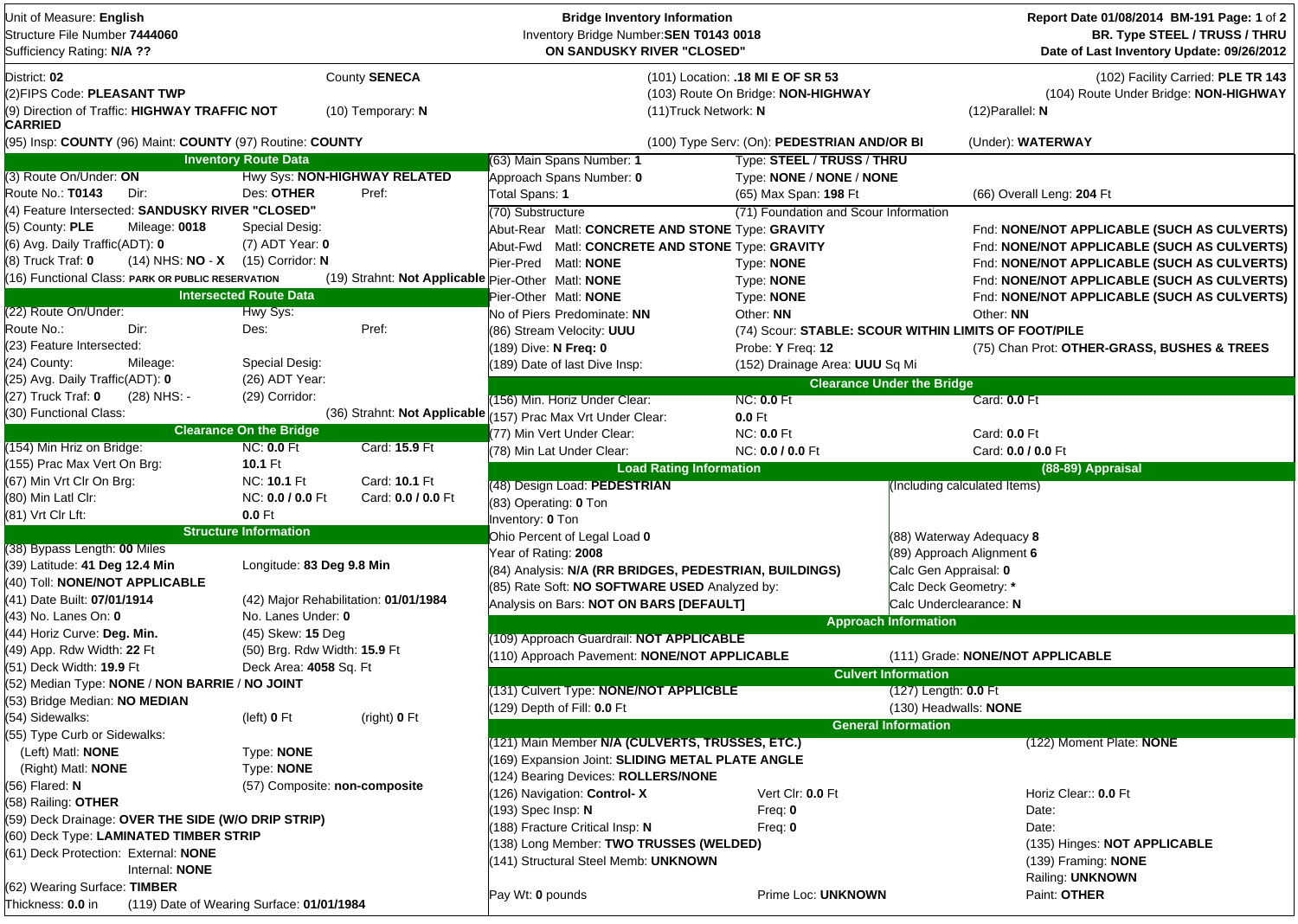| Slope Protection: NONE-NATURAL PROTECTION(GRASS,BUSHES)                                                                                                                                                                                                                       |                              |                                                                                                                                                                |                                                                                         | <b>Bridge Dedicated Name:</b>                                                                                                                                                        |                                                                                                                                                                                          |                                                         |                                                                                                                                                                        |                              |  |  |  |
|-------------------------------------------------------------------------------------------------------------------------------------------------------------------------------------------------------------------------------------------------------------------------------|------------------------------|----------------------------------------------------------------------------------------------------------------------------------------------------------------|-----------------------------------------------------------------------------------------|--------------------------------------------------------------------------------------------------------------------------------------------------------------------------------------|------------------------------------------------------------------------------------------------------------------------------------------------------------------------------------------|---------------------------------------------------------|------------------------------------------------------------------------------------------------------------------------------------------------------------------------|------------------------------|--|--|--|
| Unit of Measure: English<br>Structure File Number 7444060<br>Sufficiency Rating: N/A ??                                                                                                                                                                                       |                              |                                                                                                                                                                |                                                                                         |                                                                                                                                                                                      | <b>Bridge Inventory Information</b><br>Inventory Bridge Number: SEN T0143 0018<br>ON SANDUSKY RIVER "CLOSED"                                                                             |                                                         | Report Date 01/08/2014 BM-191 Page: 2 of 2<br><b>BR. Type STEEL/TRUSS/THRU</b><br>Date of Last Inventory Update: 09/26/2012                                            |                              |  |  |  |
|                                                                                                                                                                                                                                                                               |                              | <b>General Information (Continued)</b>                                                                                                                         |                                                                                         |                                                                                                                                                                                      |                                                                                                                                                                                          |                                                         | <b>Original Plans Information</b>                                                                                                                                      |                              |  |  |  |
| (---) Hist Significance: NOT HISTORIC<br>$(69)$ NBIS: Y<br>(---) Hist Builder: UNKNOWN<br>Hist Build Year: 1914<br>(69) Hist Type: CAMELBACK (RIVETED)<br>(161) Special Features (see below):<br>(105) Border Bridge State: Resp % (106) SFN:<br><b>Proposed Improvements</b> |                              |                                                                                                                                                                |                                                                                         | <b>Programming Info</b>                                                                                                                                                              | (142) Fabricator:<br>(143) Contractor:<br>(144) Ohio Original Construction Project No.:<br>(---) Microfilm Reel:<br>(151) Standard Drawing:<br>Aperture Cards: Orig: N Repair: N Fabr: N |                                                         |                                                                                                                                                                        |                              |  |  |  |
| (90) Type Work: -                                                                                                                                                                                                                                                             |                              |                                                                                                                                                                |                                                                                         | PID Number:<br><b>PID Status:</b>                                                                                                                                                    |                                                                                                                                                                                          | Plan Information Available: 1PLAN INFORMATION AVAILABLE | (153) Repair Projects                                                                                                                                                  |                              |  |  |  |
| (90) Length: Ft<br>(90) Bridge Cost (\$1000s): 0<br>(90) Roadway Cost (\$1000s): 0<br>(90) Total Project Cost (\$1000s): 0<br>(91) Future ADT (On Bridge): 0                                                                                                                  |                              | (90) Year:                                                                                                                                                     | (92) Year of Future ADT: 2033                                                           | PID Date:                                                                                                                                                                            | / MMM<br>10.                                                                                                                                                                             | 2.1020<br>5.<br>8.                                      | 3.<br>9.                                                                                                                                                               |                              |  |  |  |
| <b>Inspection Summary</b>                                                                                                                                                                                                                                                     |                              |                                                                                                                                                                | (I-69) Survey Items                                                                     |                                                                                                                                                                                      |                                                                                                                                                                                          | <b>Utilities</b>                                        |                                                                                                                                                                        | <b>Special Features</b>      |  |  |  |
| $(I-8)$ Deck:<br>(I-32) Superstructure:<br>(I-42) Substructure:<br>(I-50) Culvert:<br>(I-54) Channel:<br>(I-60) Approaches:<br>(I-66) General Appraisial: 1<br>I-66) Operational Status: K<br><b>Inspection Date:</b><br>(94) Desig Insp Freq:                                | 7<br>03/26/2013<br>12 Months | Railings:<br>Transitions:<br>Guardrail:<br>Rail Ends:<br>In Depth:<br><b>Fracture Critical:</b><br>Scour Critical:<br>Critical Findings:<br>Insp. Update Date: | N NONE N/A<br><b>N NONE N/A</b><br><b>N NONE N/A</b><br><b>N NONE N/A</b><br>11/26/2013 | 0 DOES NOT MEET CURRENT STANDARDS (46) Electric:<br><b>0 DOES NOT MEET CURRENT STANDARDS</b><br><b>0 DOES NOT MEET CURRENT STANDARDS</b><br><b>0 DOES NOT MEET CURRENT STANDARDS</b> | Gas:<br>Sanitary Sewer:<br>Telephone:<br>TV Cable:<br>Water:<br>Other:                                                                                                                   | U<br>U<br>U<br>U<br>U                                   | (161) Lighting:<br>Fencing:<br>Glare-Screen:<br>Splash-Guard:<br>Catwalks:<br>Other-Feat:<br>$(184)$ Signs-on:<br>Signs-Under:<br>(162) Fence-Ht:<br>(163) Noise Barr: | N<br>N<br>N<br>$0.0$ Ft<br>N |  |  |  |
| SFNs Replacing this retired bridge:<br>SFNs That where replaced by this bridge:<br>This bridge was retired and copied to:<br>The bridge was copied from:                                                                                                                      |                              |                                                                                                                                                                |                                                                                         |                                                                                                                                                                                      | <b>INV Field Bridge Marker:</b><br><b>INT Field Bridge Marker:</b>                                                                                                                       |                                                         | SEN-T0143-0018 -                                                                                                                                                       |                              |  |  |  |

## **PONTIS CoRe elements and Condition States**

| <b>Elem No. CoRe Element Description</b> | Total Quantity Unit Meas.   Condition State |          | Percents(*) |  |  |  |  |
|------------------------------------------|---------------------------------------------|----------|-------------|--|--|--|--|
|                                          |                                             | 11213145 |             |  |  |  |  |
|                                          |                                             |          |             |  |  |  |  |
|                                          | (*) Percentages Should add to 100%          |          |             |  |  |  |  |
|                                          |                                             |          |             |  |  |  |  |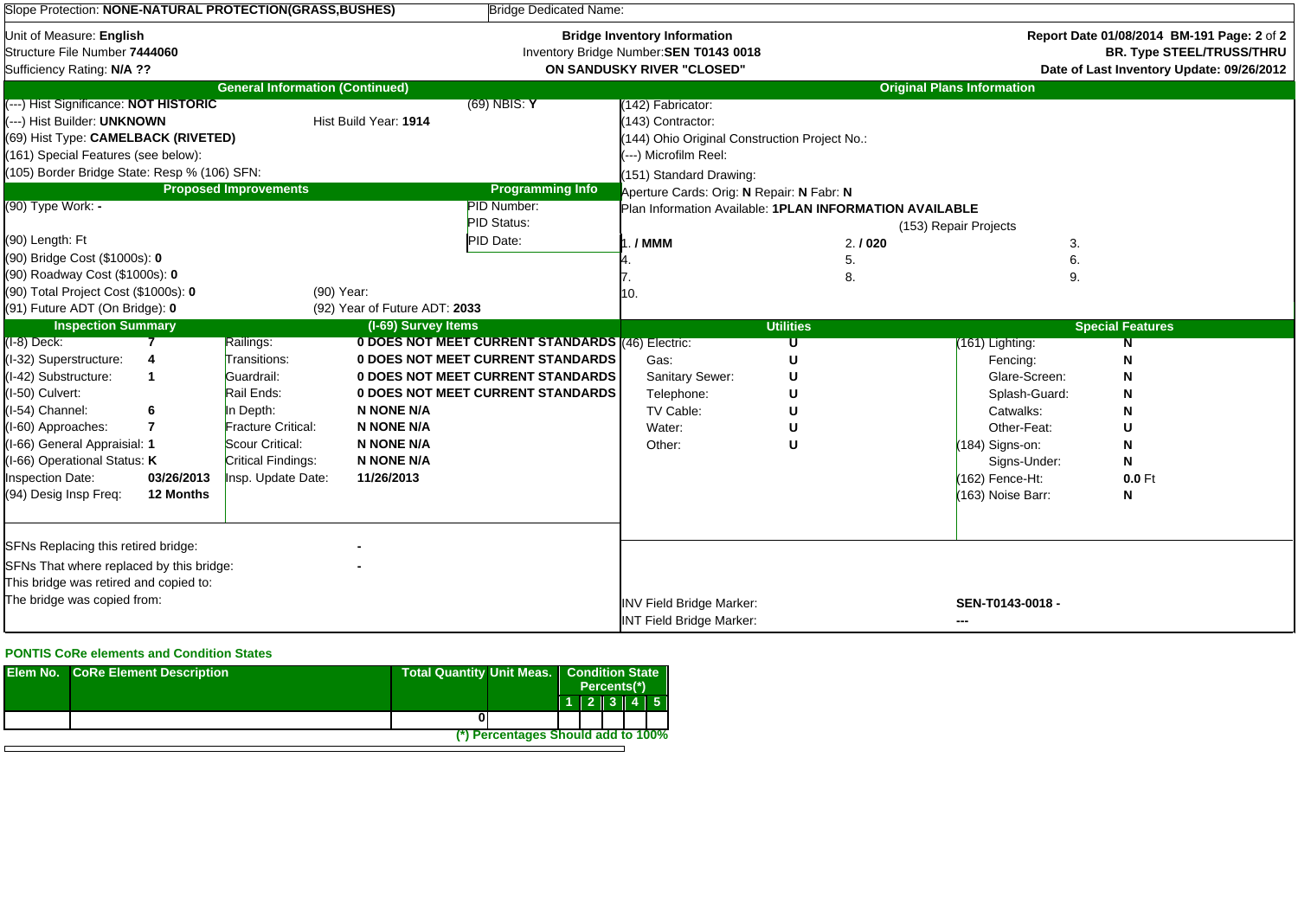## STATE OF OHIO DEPARTMENT OF TRANSPORTATION **BRIDGE INSPECTION REPORT**

BR-86 REV 02-95

| 7 <sub>l</sub><br>$4 \mid 4 \mid 4 \mid$<br>$\circ$<br>6 0<br><b>Structure File Number</b> | Bridge Number <b>SEN T0143 0018</b><br><b>ROUTE</b>                      |                | Date Built 07/01/1914 - 1984<br><b>PLEASANT TWP</b><br>UNIT                                                                                                                                                     |
|--------------------------------------------------------------------------------------------|--------------------------------------------------------------------------|----------------|-----------------------------------------------------------------------------------------------------------------------------------------------------------------------------------------------------------------|
| District 02 Bridge Type <b>STEEL/TRUSS/THRU</b>                                            |                                                                          |                | <b>35 SANDUSKY RIVER "CLOSED"</b><br><b>SEN</b><br><b>Type Service</b><br>1                                                                                                                                     |
| <b>DECK</b>                                                                                | Out/Out 19.9                                                             |                | $THCK = 0.0$                                                                                                                                                                                                    |
| 1. Floor                                                                                   | 2-LAMINATED TIMBER STRIP 8                                               |                | 2. Wearing Surface<br>7-TIMBER 41                                                                                                                                                                               |
|                                                                                            | N-NONE                                                                   |                | W.S. Date = $01/01/1984$                                                                                                                                                                                        |
| 3. Curbs, Sidewalks, Walkways                                                              | N-NONE<br>$\overline{9}$                                                 |                | 4. Median<br>42                                                                                                                                                                                                 |
|                                                                                            |                                                                          | 3              | $\overline{2}$                                                                                                                                                                                                  |
| 5. Railing                                                                                 | 0-OTHER 10                                                               |                | 6. Drainage<br>1-OVER THE SIDE (W/O DRI<br>43                                                                                                                                                                   |
| 7. Expansion Joints                                                                        | 2-SLIDING METAL PLATE AN 11                                              | 4              | $\overline{7}$<br>8. Summary<br>44                                                                                                                                                                              |
| <b>SUPERSTRUCTURE</b>                                                                      | MAX.SPAN=198                                                             |                |                                                                                                                                                                                                                 |
| 9. Alignment                                                                               | 12                                                                       | $\overline{2}$ | 10. Beams/Girders/Slab<br>N-N/A (CULVERTS, TRUSSES<br>45                                                                                                                                                        |
|                                                                                            | TOT.LGTH=204                                                             |                | 3                                                                                                                                                                                                               |
| 11. Diaphragms or Crossframes                                                              | 13                                                                       |                | 12. Joists/Stringers<br>46                                                                                                                                                                                      |
|                                                                                            |                                                                          | 3              | -1                                                                                                                                                                                                              |
| 13. Floor Beams                                                                            | 14                                                                       |                | 14. Floor Beam Connections<br>47                                                                                                                                                                                |
| 15. Verticals                                                                              | 15                                                                       | $\overline{2}$ | $\overline{2}$<br>16. Diagonals<br>48                                                                                                                                                                           |
|                                                                                            |                                                                          | $\overline{2}$ | $\overline{2}$                                                                                                                                                                                                  |
| 17. End Posts                                                                              | 16                                                                       |                | 18. Top Chord<br>49                                                                                                                                                                                             |
|                                                                                            |                                                                          | $\overline{2}$ |                                                                                                                                                                                                                 |
| 19. Lower Chord                                                                            | 17                                                                       |                | 20. Lower Lateral Bracing<br>50                                                                                                                                                                                 |
| 21. Top Lateral Bracing                                                                    | 18                                                                       |                | 3<br>22. Sway Bracing<br>51                                                                                                                                                                                     |
|                                                                                            |                                                                          | 1              | 1-ROLLERS<br>3                                                                                                                                                                                                  |
| 23. Portals                                                                                | 19                                                                       |                | N-NONE 52<br>24. Bearing Devices                                                                                                                                                                                |
|                                                                                            |                                                                          |                |                                                                                                                                                                                                                 |
| 25. Arch                                                                                   | 20                                                                       |                | 26. Arch Columns or Hangers<br>53<br>$TYPE = 0 - OTHER$                                                                                                                                                         |
| 27. Spandrel Walls                                                                         | 21                                                                       |                | $\overline{\mathbf{c}}$<br>28. Protective Coating System<br>$DATA = 01/01/1984$<br>54                                                                                                                           |
|                                                                                            |                                                                          |                |                                                                                                                                                                                                                 |
| 29. Pins/Hangers/Hinges                                                                    | 22                                                                       |                | $\overline{\mathbf{c}}$<br>30. Fatigue Prone Connections<br>55                                                                                                                                                  |
|                                                                                            |                                                                          | S              | 4                                                                                                                                                                                                               |
| 31. Live Load Response                                                                     | 23                                                                       |                | 32. Summary<br>56                                                                                                                                                                                               |
| <b>SUBSTRUCTURE</b>                                                                        | 3-CONCRETE AND STONE                                                     | 3              | PIERS=0<br>$SPANS = 1$<br>$\sqrt{2}$                                                                                                                                                                            |
| 33. Abutments                                                                              | 3-CONCRETE AND STONE 24                                                  |                | 34. Abutment Seats<br>57                                                                                                                                                                                        |
| 35. Piers                                                                                  | $\mathsf{TYPE} = \mathsf{N}\text{-}\mathsf{NONE}$ 25                     |                | 36. Pier Seats<br>58                                                                                                                                                                                            |
|                                                                                            |                                                                          | 4              | ABUTMENT:=NONE/NO / NONE/NO<br>3                                                                                                                                                                                |
| 37. Backwalls                                                                              | 26                                                                       |                | 38. Wingwalls<br>59                                                                                                                                                                                             |
|                                                                                            |                                                                          |                | $\overline{2}$<br>$\overline{\mathbf{1}}$                                                                                                                                                                       |
| 39. Fenders and Dolphins                                                                   | 27                                                                       |                | 40. Scour<br>5-STABLE: SCOUR WITHIN L 60                                                                                                                                                                        |
| 41. Slope Protection                                                                       | N-NONE 28                                                                |                | $\mathbf{1}$<br>42. Summary<br>DIVE DT=N/A<br>62                                                                                                                                                                |
| <b>CULVERTS</b>                                                                            |                                                                          |                |                                                                                                                                                                                                                 |
| 43. General                                                                                | 29                                                                       |                | 44. Alignment<br>63                                                                                                                                                                                             |
|                                                                                            |                                                                          |                |                                                                                                                                                                                                                 |
| 45. Shape                                                                                  | 30                                                                       |                | 46. Seams<br>64                                                                                                                                                                                                 |
|                                                                                            |                                                                          |                |                                                                                                                                                                                                                 |
| 47. Headwalls or Endwalls                                                                  | 31                                                                       |                | 48. Scour<br>65                                                                                                                                                                                                 |
| 49.                                                                                        | 32                                                                       |                | 50. Summary<br>66                                                                                                                                                                                               |
| <b>CHANNEL</b>                                                                             |                                                                          |                | 0-OTHER-GRASS, BUSHES & TREES                                                                                                                                                                                   |
| 51. Alignment                                                                              | 33                                                                       | 1              | 1<br>52. Protection<br>67                                                                                                                                                                                       |
|                                                                                            |                                                                          | 1              | 6                                                                                                                                                                                                               |
| 53. Waterway Adequacy                                                                      | 34                                                                       |                | 54. Summary<br>68                                                                                                                                                                                               |
| <b>APPROACHES</b>                                                                          |                                                                          |                |                                                                                                                                                                                                                 |
| 55. Pavement                                                                               | N-NONE/NOT APPLICABLE 35                                                 |                | 56. Approach Slabs<br>69                                                                                                                                                                                        |
| 57. Guardrail                                                                              | X-NOT APPLICABLE 36                                                      |                | 58. Relief Joints<br>70                                                                                                                                                                                         |
|                                                                                            |                                                                          |                |                                                                                                                                                                                                                 |
| 59. Embankment                                                                             | BRDG.WIDTH=15.9 37                                                       | 2              | $\overline{7}$<br>60. Summary<br>PCT.LEGAL=0<br>71                                                                                                                                                              |
| <b>GENERAL</b>                                                                             |                                                                          |                | ROUTINE.RESP: 3-COUNTY                                                                                                                                                                                          |
| 61. Navigation Lights                                                                      | 38                                                                       |                | $\mathbf{1}$<br>MAINT.RESP: 3-COUNTY<br>62. Warning Signs<br>72                                                                                                                                                 |
|                                                                                            | <b>MVC ON=10.1</b><br>UND=0000                                           |                |                                                                                                                                                                                                                 |
| 63. Sign Supports                                                                          | 39                                                                       |                | 64. Utilities<br>73<br>CONE:<br>STAT                                                                                                                                                                            |
| 65. Vertical Clearance                                                                     | 40                                                                       |                | K<br>1<br>66. General Appraisal & Operational Status<br>74                                                                                                                                                      |
| 67. INSPECTED BY                                                                           |                                                                          |                | 68. REVIEWED BY                                                                                                                                                                                                 |
|                                                                                            |                                                                          |                |                                                                                                                                                                                                                 |
|                                                                                            | R W<br>$\sqrt{5}$<br>T<br>6<br>8<br>0<br>$\mathbf 0$                     |                | Z<br>$\mathbf{3}$<br>$\mathbf 0$<br>M R<br>6<br>8<br>$\overline{7}$                                                                                                                                             |
| SIGNED                                                                                     | <b>78 INITIALS</b><br>76 PE                                              |                | 83 INITIALS<br>SIGNED<br>81 PE                                                                                                                                                                                  |
| DOT 2852                                                                                   | $\mathbf{3}$<br>$\overline{2}$<br>6<br>$\mathbf{1}$<br>$\mathbf{3}$<br>0 |                | $6\overline{6}$<br>$\mathsf 0$<br>$\boldsymbol{0}$<br>N N<br>$\overline{2}$<br>$\overline{\mathbf{3}}$<br>$\mathbf 0$<br>$\overline{0}$<br>N<br>$\overline{\phantom{a}}$ N<br>$\mathbf{3}$<br>$\mathbf{1}$<br>0 |
| DECK AREA 4,058                                                                            | Date<br>91<br>86                                                         |                | Date<br>69 Survey<br>105<br>92<br>99<br>100                                                                                                                                                                     |